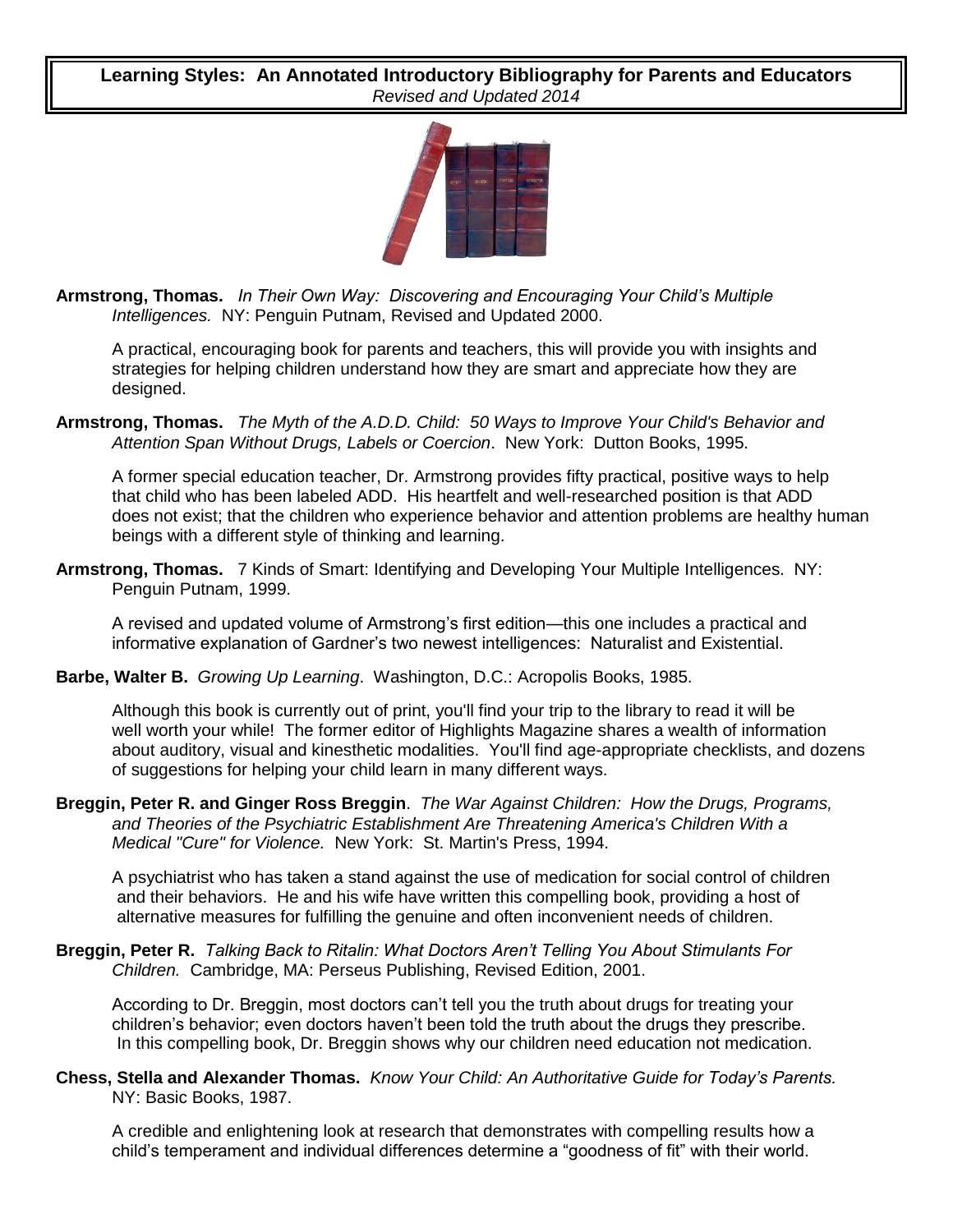**Cline, Foster and Jim Fay.** *Parenting with Love and Logic: Teaching Children Responsibility.* CO: Pinion Press, 1990.

If you want to raise kids who are self-confident, motivated and ready for the real world, take advantage of this win-win approach to parenting. The information in this book can not only revolutionize your relationships with your children, but can also put the fun back into parenting!

**Diller, Lawrence H., M.D.** *Running on Ritalin: A Physician Reflects on Children, Society, and Performance in a Pill.* NY: Bantam Books, 1998.

As a pediatrician and family therapist, Dr. Diller presents a compelling, credible, common sense look at the controversial issue of medication and A.D.H.D. diagnoses in children.

**Fay, Jim and David Funk.** *Teaching With Love and Logic: Taking Control of the Classroom*. Golden, CO: Love and Logic Press, 1995.

This book will give you practical solutions to the day-to-day frustrations and challenges common in today's classroom. Following these tried-and-true techniques can reduce the time and energy you spend maintaining discipline in the classroom, and let you put some fun back into teaching.

**Glasser, William, M.D.** *The Quality School: Managing Students Without Coercion*. NY: Harper Collins, 1998.

Dr. Glasser's often controversial concept of a quality school where there is no failure because all students are doing competent work and are doing quality work.

**Glenn, H. Stephen, Ph.D., and Michael L. Brock, M.A***. 7 Strategies for Developing Capable Students*. Rocklin, CA: Prima Publishing, 1998.

Common sense approach to helping our children become capable, significant young people who know how to think and made good decisions. The authors provide many encouraging words and practical tools for developing responsibility, self-discipline and communication skills in children.

**Keirsey, David and Marilyn Bates**. *Please Understand Me: Character and Temperament Types.* Del Mar, CA: Prometheus, Nemesis, l978.

This book provides a fascinating look at personality type and temperament. You'll discover how your temperament affects your success in relationships, careers, and life in general.

**Kohn, Alfie.** *The Schools Our Children Deserve: Moving Beyond Traditional Classrooms and "Tougher Standards".* NY: Houghton Mifflin, 1999.

An ambitious and provocative vision of how our schools should be rethinking our most basic assumptions about schooling.

**Schultz, Thom and Joani.** *The Dirt on Learning: Groundbreaking Tools to Grow Faith in Your Church*. CO: Group Publishing, 1999.

Fresh, practical insights and learning style strategies that can revolutionize how you teach and lead children, youth and adults.

**Tobias, Cynthia Ulrich**. *Do You Know What I Like About You? Jump Starting Virtues and Values in Your Children*. Ann Arbor. MI: Vine Books, 1997.

A celebration of the ways in which we as adults deal with children in our lives. This collection of narrative, photographs and poetry will surely touch and inspire hearts and minds.